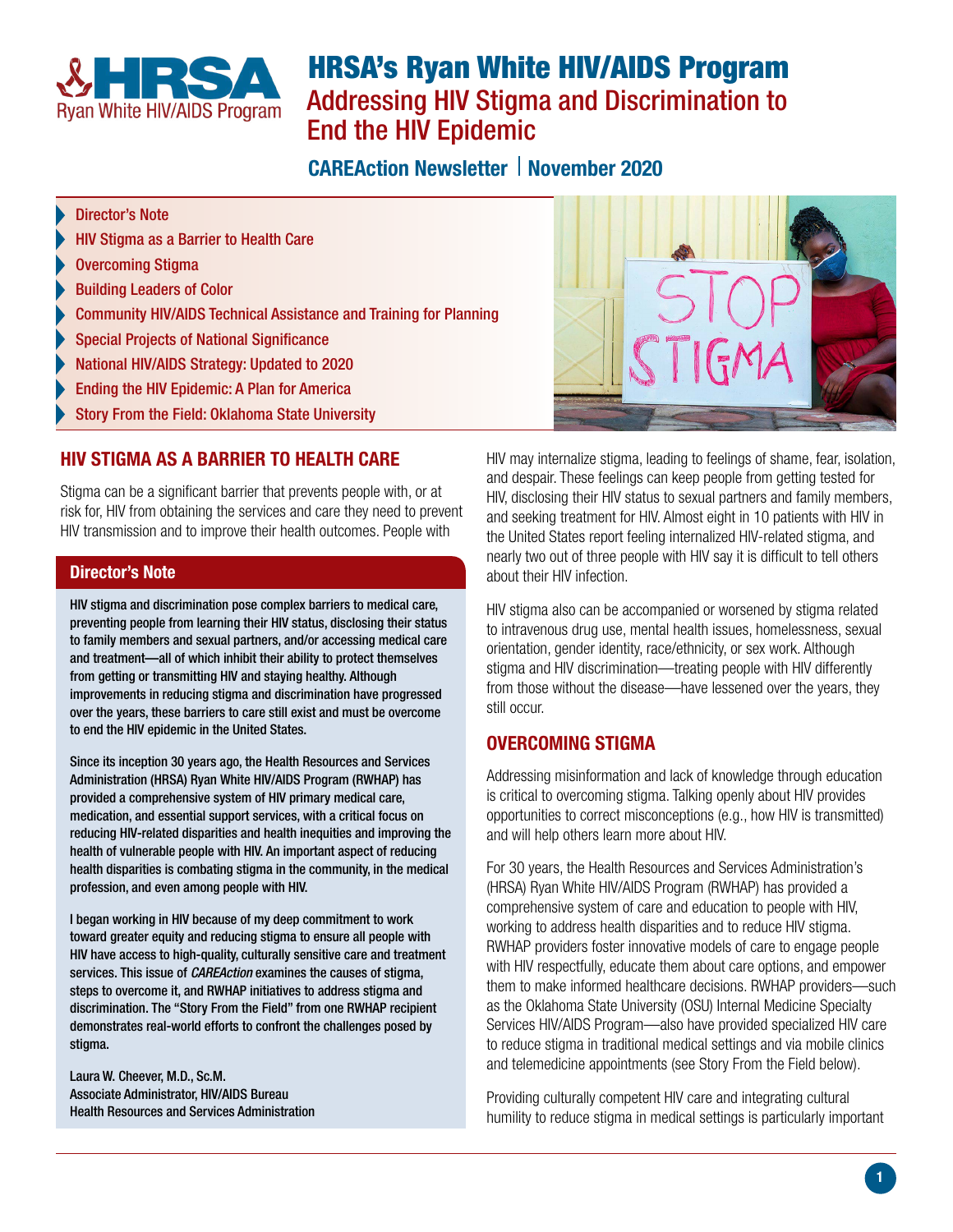<span id="page-1-2"></span>for marginalized populations, including racial/ethnic minorities, LGBTQ, homeless individuals, and those who use intravenous drugs. To help to meet the diverse cultural needs of their patients, many RWHAP providers hire peer navigators, community health workers (CHWs), and other staff who have the same cultural, linguistic, and ethnic backgrounds as their clients. CHWs and peer navigators act as patient advocates and serve as liaisons between the patient and the primary care team to ensure that people with HIV receive culturally competent care and that their concerns are responded to appropriately. They also educate staff members on the cultural norms of the populations being served to foster a culturally competent care environment. Many RWHAP providers—the Open Arms Healthcare Center in Ridgeland, Mississippi, for example—reduce stigma by offering a comfortable environment for patients to receive health care services. In addition, Open Arms hires people from the community, so when patients come into the clinic, they see people who look like them.

<span id="page-1-4"></span><span id="page-1-3"></span>To further reduce HIV stigma, RWHAP recipients and providers are encouraged to share positive messages with their clients about taking HIV medication to prevent sexual transmission of HIV, also known as Treatment as Prevention (TasP), and to reach viral suppression. Understanding that people with HIV who take antiretroviral therapy daily as prescribed and reach and maintain an undetectable viral load have effectively no risk of sexually transmitting the virus to an HIVnegative partner is an empowering message. This message may have a profound impact on how people with HIV feel about themselves and their life choices, which may help reduce stigma and discrimination and ultimately help to end the HIV epidemic.

In addition, innovative community engagement initiatives that focus on people with HIV as leaders, such as those described below, address stigma on a community level.

## <span id="page-1-0"></span>Building Leaders of Color

The [Building Leaders of Color \(BLOC\)](https://targethiv.org/ta-org/blochiv) project offers training opportunities to empower people of color with HIV and increase their participation in and engagement with planning bodies, medical and support care teams, and boards of directors, as well as other efforts to address and reach the goals of the *National HIV/AIDS Strategy Updated to 2020* (see below). BLOC hosts annual training events, such as a national training for transgender women of color with HIV and tailored trainings for youth of color with HIV aged 18 to 24 years.

## <span id="page-1-5"></span><span id="page-1-1"></span>Community HIV/AIDS Technical Assistance and Training for Planning

[Community HIV/AIDS Technical Assistance and Training for Planning](https://targethiv.org/planning-chatt)  [\(CHATT\)](https://targethiv.org/planning-chatt) builds the capacity of RWHAP Part A planning councils and bodies across the country to engage people with HIV and those at risk for HIV and increases the involvement of community providers in HIV service delivery planning.

## SPECIAL PROJECTS OF NATIONAL SIGNIFICANCE

HRSA's RWHAP Part F Special Projects of National Significance (SPNS) Program creates targeted interventions to develop evidenceinformed best practice in engaging hard-to-reach populations and removing stigma and other barriers to care. For example, the Culturally Appropriate Interventions of Outreach, Access, and Retention among Latino(a) Populations Initiative funded 11 recipients to develop culturally competent service delivery models that are specific to clients' countries of origin. The Implementation of Evidence-Informed Behavioral Health Models to Improve HIV Health Outcomes for Black Men Who Have Sex with Men (BMSM) implements and evaluates models of care that specifically address the needs of BMSM.

## NATIONAL HIV/AIDS STRATEGY: UPDATED TO 2020

In addition to education about HIV and its treatment, the *National HIV/AIDS Strategy for the United States: Updated to 2020* identifies several steps to reduce stigma, including mobilizing communities to reduce HIV-related stigma; enforcing civil rights laws; helping states protect people with HIV from violence, retaliation, and discrimination associated with HIV status; and promoting public leadership of people with HIV.

## ENDING THE HIV EPIDEMIC: A PLAN FOR AMERICA

HRSA has a leading role in the *Ending the HIV Epidemic: A Plan for America* initiative, which recognizes stigma as a social challenge that must be overcome to end the HIV epidemic. Through this 10-year initiative to reduce new HIV infections by 90 percent by 2030, HRSA is using community engagement activities, infrastructure support, information dissemination, and enhancement of core medical and support services to help reduce HIV stigma.

In 2019, HRSA leadership traveled across the country holding "listening sessions" with RWHAP recipients, Health Center Programs, state and county leaders, and HIV community partners in 23 cities in 18 different states. The topics discussed during these sessions included addressing stigma among people with HIV. HRSA will continue to hold listening sessions with grant recipients to learn about the programs they are implementing and ways to support those programs to help end the HIV epidemic.

## Story From the Field: Oklahoma State University

The Oklahoma State University (OSU) Internal Medicine Specialty Services HIV/AIDS Program receives RWHAP Part B and Part C funding to expand access to specialty care for people with HIV. Although OSU has two RWHAP-funded clinics in Tulsa and Oklahoma City, where most HIV cases are concentrated, some rural areas in the state also have high rates of HIV. People with HIV who live in rural settings face certain barriers in obtaining HIV care that urban patients may not. Among them is the lack of local health care providers who are trained